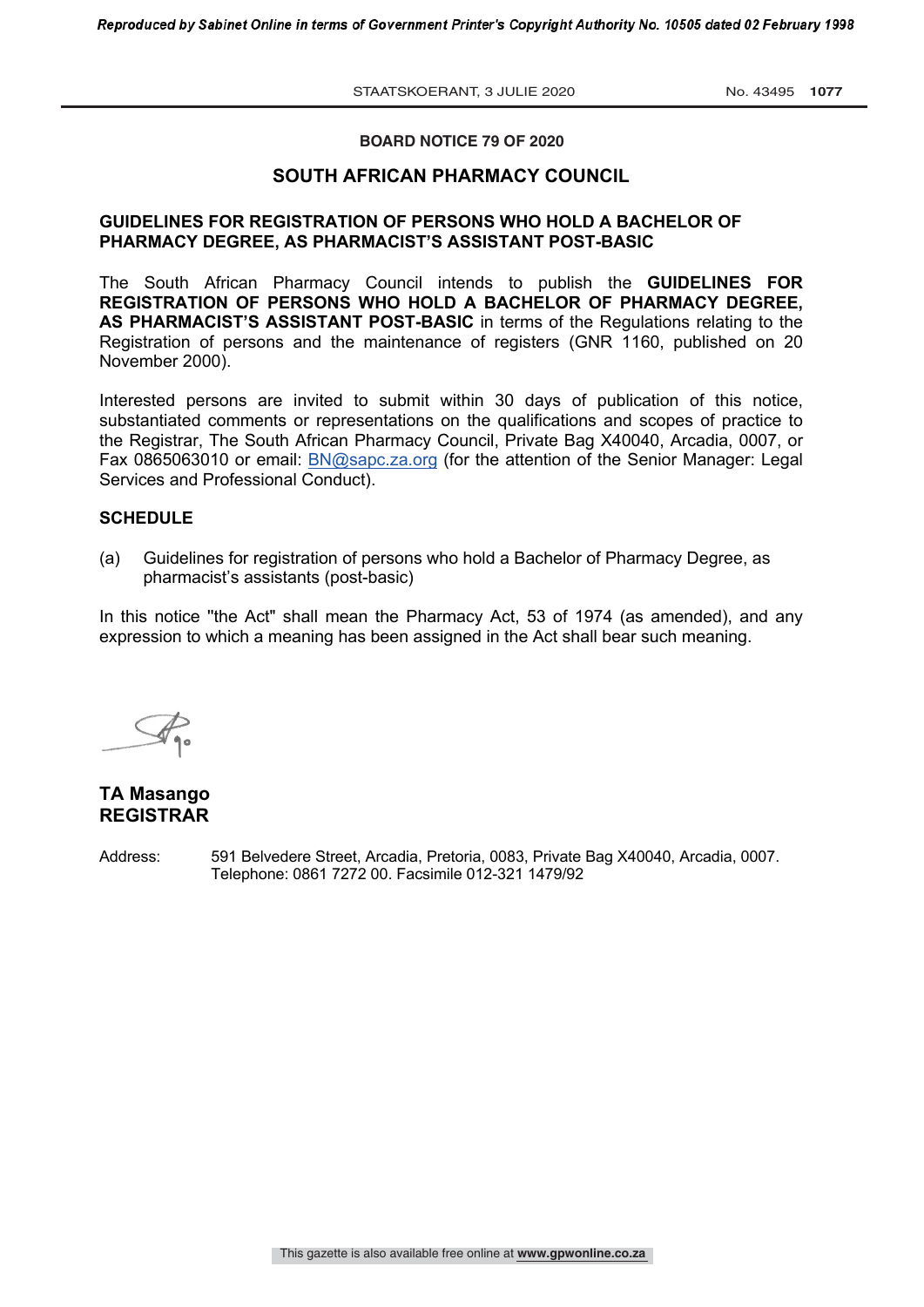# **GUIDELINES FOR REGISTRATION OF PERSONS WHO HOLD A BACHELOR OF PHARMACY DEGREE, AS PHARMACIST'S ASSISTANT POST-BASIC**

The following guidelines apply to persons who have obtained their Bachelor of Pharmacy degree, either in or outside South Africa and have requested to practice the scope of practice of a pharmacist's assistant (post-basic).

- 1. Persons who have obtained a Bachelor of Pharmacy degree or equivalent qualification outside South Africa, and have applied for registration as a pharmacist may be granted permission, in terms of Regulation 38(1) of the *Registration Regulations*, to register as pharmacist's assistant (post-basic) and therefore be permitted to practice the scope of practice of a pharmacist's assistant (post-basic), **under the direct personal the supervision of a pharmacist** in a pharmacy under the following conditions:
	- (a) their qualification must have been found to be equivalent to the South African Bachelor of Pharmacy degree by the South African Qualifications Authority;
	- (b) their application for registration as a pharmacist must have been evaluated according to Council's criteria and found satisfactory;
	- (c) they must have been approved to write the professional exam by the Preregistration Committee;
	- (d) they must have written the professional exam and passed at least the Applied Pharmacy Practice within the Legal Framework paper; and
	- (e) they must apply to register as pharmacist's assistant (post-basic) and pay the applicable registration and annual fee.

These persons will be retained in the special register of pharmacist's assistant (postbasic) until such time they are competent in the professional examinations and are released for registration as a pharmacist intern or until they have reached their maximum attempt at the professional examinations (i.e.  $4<sup>th</sup>$  attempt) or a maximum of four (4) years from the date of approval of their application for registration as a pharmacist by the Pre-registration Committee.

Council reserves the right to terminate the approval granted should the Council deem it necessary. If this happens, the applicant will be removed from the register of pharmacist's assistant (post-basic) and will no longer be permitted to perform services or acts pertaining to the scope of practice of a pharmacist's assistant (post-basic), as this will amount to an offence that may lead to disciplinary action.

- 2. Persons who have completed their Bachelor of Pharmacy degree in South Africa but, are not able to find employment as pharmacist interns may be granted permission to practice the scope of practice of a pharmacist's assistant (post-basic), **under the direct personal the supervision of a pharmacist** in a pharmacy under the following conditions:
	- (a) they must have completed their Bachelor of Pharmacy degree;
	- (b) they must provide documentary evidence that they have applied for internship positions and their job application(s) have been declined;
	- (c) they must apply for registration as a pharmacist's assistant (post-basic), as permitted in Regulation 35 of the *Registration Regulations*;